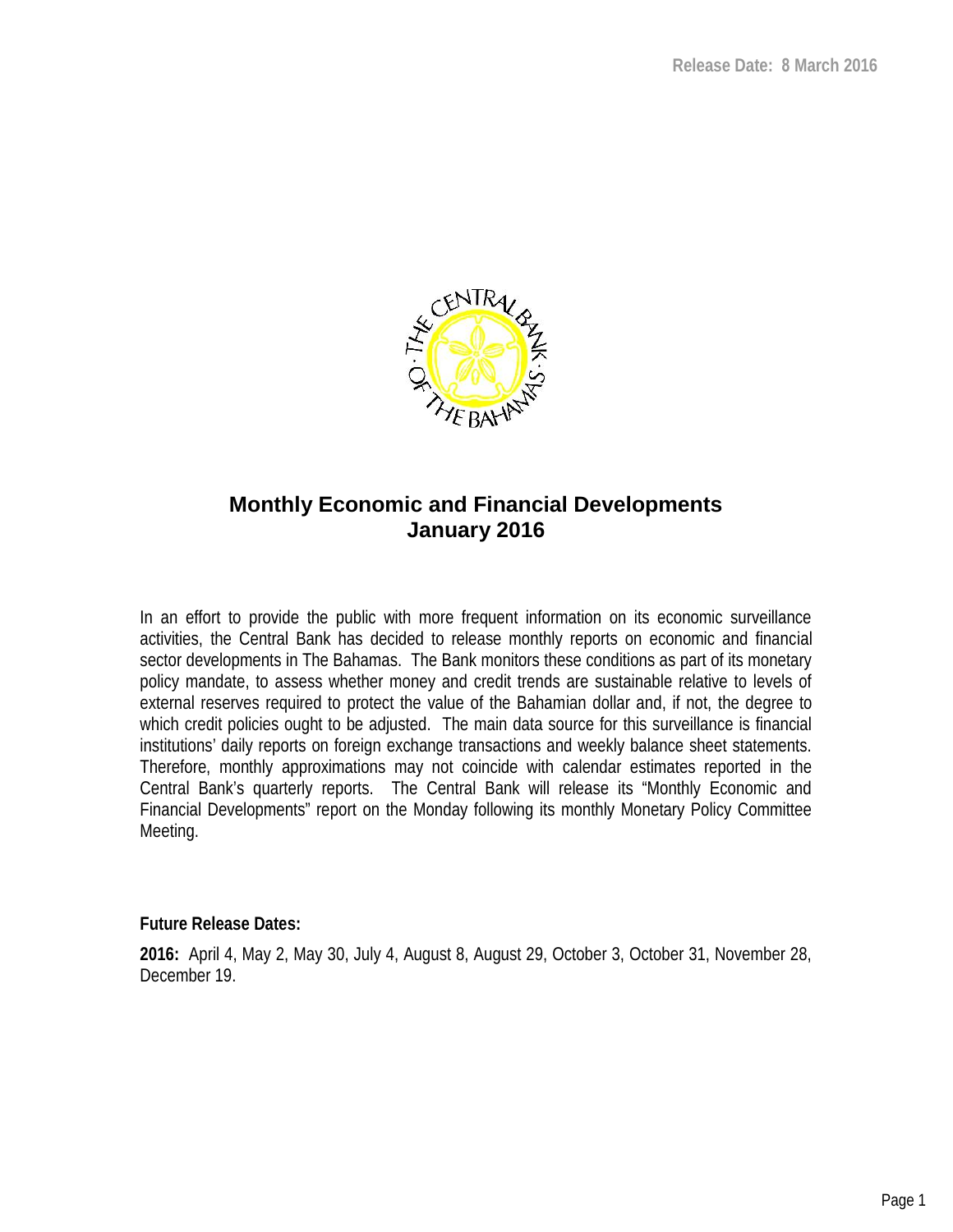# **Monthly Economic and Financial Developments January 2016**

# *1. Domestic Economic Developments*

Buoyed mainly by the growth in tourism sector output and positive impulses from foreign investment-related construction activity, indications are that the domestic economy sustained its growth trajectory in January. Inflation remained relatively subdued over the twelve months to October, reflecting the pass-through effects of the persistent decline in global oil prices. A Value Added Tax (VAT) led expansion in revenue, which outpaced a moderate gain in spending, resulted in a significant narrowing of the Government's deficit over the first six months of FY2015/16, while monetary sector developments were dominated by net inflows from real sector activities, which supported gains in both bank liquidity and external reserves.

Preliminary data from the Bahamas Hotel & Tourism Association and the Ministry of Tourism for a sample of hotels in New Providence, indicated that the improvement in hotel sector performance was sustained over 2015, as total room revenue firmed by 3.0%. This outturn reflected gains in the average occupancy rate by 2.5 percentage points to 69.2%, as the recovery in the key group segment led to rates exceeding their comparable 2014 levels in 8 of the 12 months. Similarly, the average daily room rate (ADR) firmed by 6.0% (\$14.41) to \$253.88.

Indications are that the positive trends noted in the tourism sector in 2015 were maintained over the review period, reflecting in part the hosting of several international sporting events, along with sustained economic growth in several of the main visitor markets.

Compared to the year prior, domestic consumer price inflation—as measured by the Retail Price Index (RPI) of The Bahamas—firmed by 44 basis points to 1.64% in the twelve months to October 2015. This included accelerated rises in average prices for health care (12.6%) recreation & culture (9.2%) and furnishing, household items (6.1%). Also noteworthy were increases for alcoholic beverages tobacco & narcotics (7.9%), restaurant & hotels (5.3%), education (5.0%), food & non-alcoholic beverages (4.7%), and communication (4.2%). However a more tempered advance was recorded for miscellaneous goods and services (0.8%), while the index of housing, water, gas, electricity & other fuels—the largest component of the RPI—contracted further by 0.8%. Likewise, amid the sharp falloff in global crude oil prices, transport costs fell by 4.9%, reversing a similar increase in the prior year.

With respect to domestic fuel costs, in January, the Bahamas Electricity Corporation's fuel charge rose by 3.8% over the previous month to 10.41 cents per kilowatt hour (kWh); however, in comparison to 2015, the pass-through was 54.7% lower.

Data on the Government's budgetary operations for the first half of FY2015/16, showed that the deficit narrowed by \$110.9 million (42.6%) to \$149.3 million. Supported by a series of revenue enhancement measures and the widening of the tax base following the introduction of the VAT, total receipts rose by \$209.6 million (30.6%) to \$895.6 million, outpacing a \$98.8 million (10.4%) gain in aggregate expenditure to \$1,044.9 million. Tax revenues firmed by \$213.2 million (36.3%) to \$800.9 million—with a VAT yield of \$317.0 million. However, on account of tariff rate reductions which were applied to offset the VAT related increases, taxes on international trade declined by \$41.9 million (13.9%) to \$259.4 million, as the import and excise tax components decreased by \$26.2 million (16.3%) and \$17.0 million (12.4%), respectively.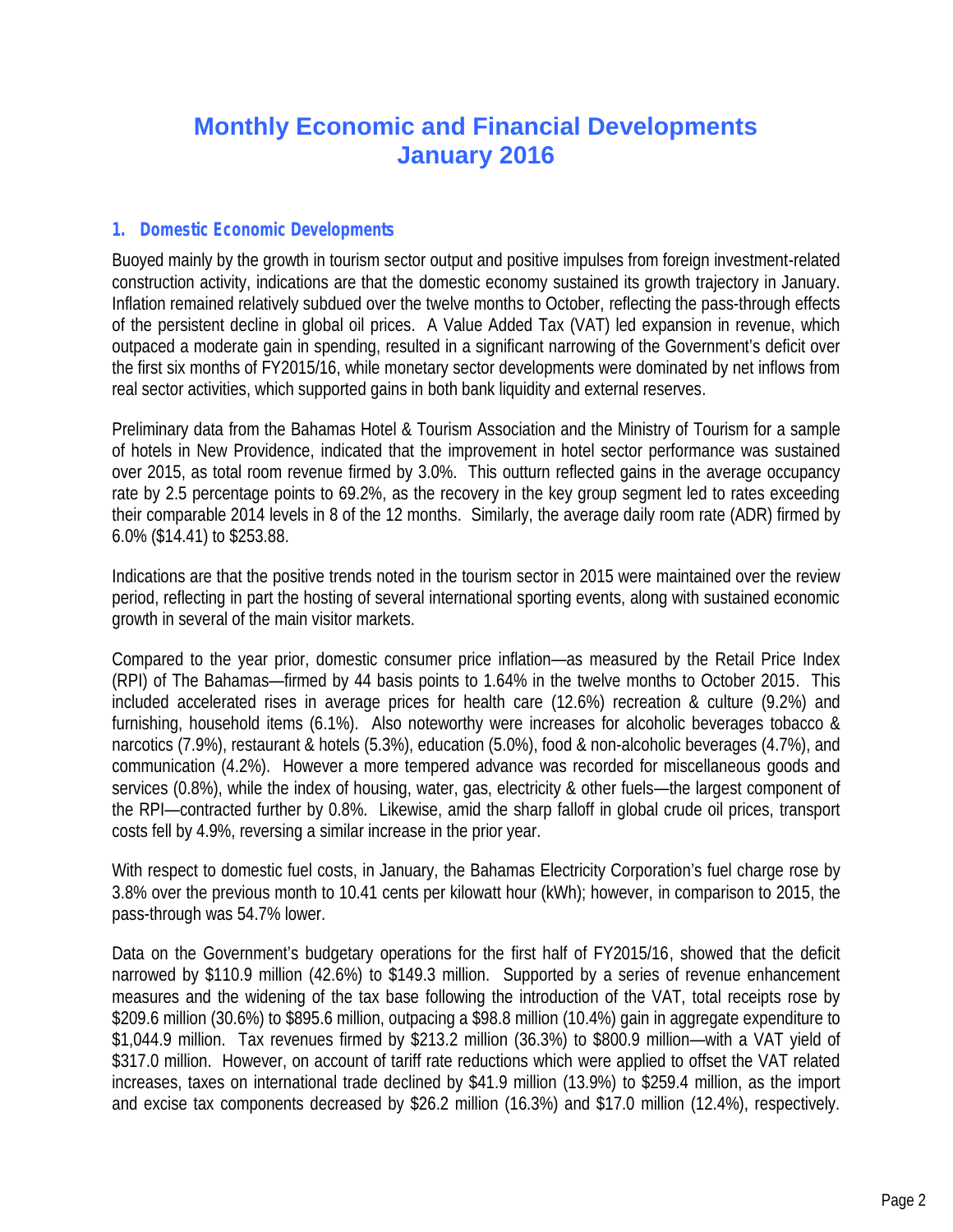The elimination of the hotel occupancy tax displaced \$14.9 million in receipts from selective taxes on services, while a timing-related reduction in "other miscellaneous inflows" contributed to business and professional fees declining by \$17.6 million (58.1%). Receipts from "other taxes" contracted by \$25.1 million (10.8%) to \$207.3 million, reflecting a \$38.3 million (71.2%) reduction in stamp taxes from property sales, as most of the corresponding revenue had shifted in composition to the VAT. Meanwhile, non-tax revenue fell marginally by \$0.7 million to \$94.5 million.

Driven mostly by reclassification of subventions to public enterprises, current outlays firmed by \$141.2 million (17.4%) to \$953.1 million. The most significant increase was recorded for transfer payments, which expanded by \$105.7 million (28.7%) to \$474.2 million, with the reclassification of "net lending" resulting in an eight-fold (\$42.3 million) rise in transfers to public corporations. Subsidies and transfers to households also rose by \$19.7 million and \$10.2 million, respectively. In addition, consumption expenditure grew by \$35.4 million (8.0%) to \$479.0 million, as spending on goods and services climbed by \$23.6 million (19.4%) and disbursements for wages and salaries rose by \$11.9 million (3.7%) amid some public sector union negotiated payments. In contrast, capital outlays contracted by \$4.5 million (4.7%) to \$89.3 million, mainly attributed to a \$9.9 million decline in "other" asset purchases, which offset respective increases in land and financial asset acquisitions by \$3.7 million and \$2.8 million.

# *2. International Developments*

Economic conditions in the major economies were mixed over the review period, as both the United States and Europe maintained their modestly positive growth trajectories; however, Asian markets remained weak. Against this backdrop, global central banks either maintained or enhanced their highly accommodative monetary policy measures over the review period.

Reflecting the improving economic environment, industrial production in the United States firmed by 0.9% in January, a reversal from a 0.7% decline in the prior month, due to higher weather-related utilities output. Similarly, the low jobless rate—alongside reduced fuel costs—supported a 0.2% gain in retail sales, month on month, as consumers increased their purchases primarily of motor vehicles, groceries and building materials. The trade deficit rose by \$1.2 billion to \$43.4 billion in December, amid a combination of increased imports and a decline in exports of mainly automotive goods. Housing market developments varied during January, as building permits issued fell by 0.2% and severe weather conditions in the mid- Atlantic and the Northeast during the latter part of the month, contributed to a 2.8% drop in housing starts; however, the number of completions firmed by 2.0%. In the labour markets, unemployment rate narrowed on a monthly basis by 10 basis points to 4.9%, due to increased hiring in the retail trade, food services, health care and manufacturing sectors. Inflationary pressures were well contained, as average prices were unchanged in January over the previous month, compared to a 0.1% ebbing in December. Following its 25 basis point rate rise in December 2015, the Federal Reserve held its benchmark rate at the 0.25-0.50% range.

European economies continued to gradually expand over the review period, supported by the ongoing recovery in consumer demand. In the United Kingdom, despite a monthly fall in industrial output by 1.1% in December, labour market conditions continued to improve, as the jobless rate fell by 20 basis points to 5.1% in the three-months ending December—representing an estimated 205,000 net new hirings. On the external front, the trade deficit narrowed by £1.3 billion to £2.7 billion in December, over the prior month, reflecting a falloff in goods imports. In addition, consumer prices declined by 0.8% in January, vis-à-vis a 0.1% advance in the previous month, partly attributed to a reduction in air fare costs. In the euro area,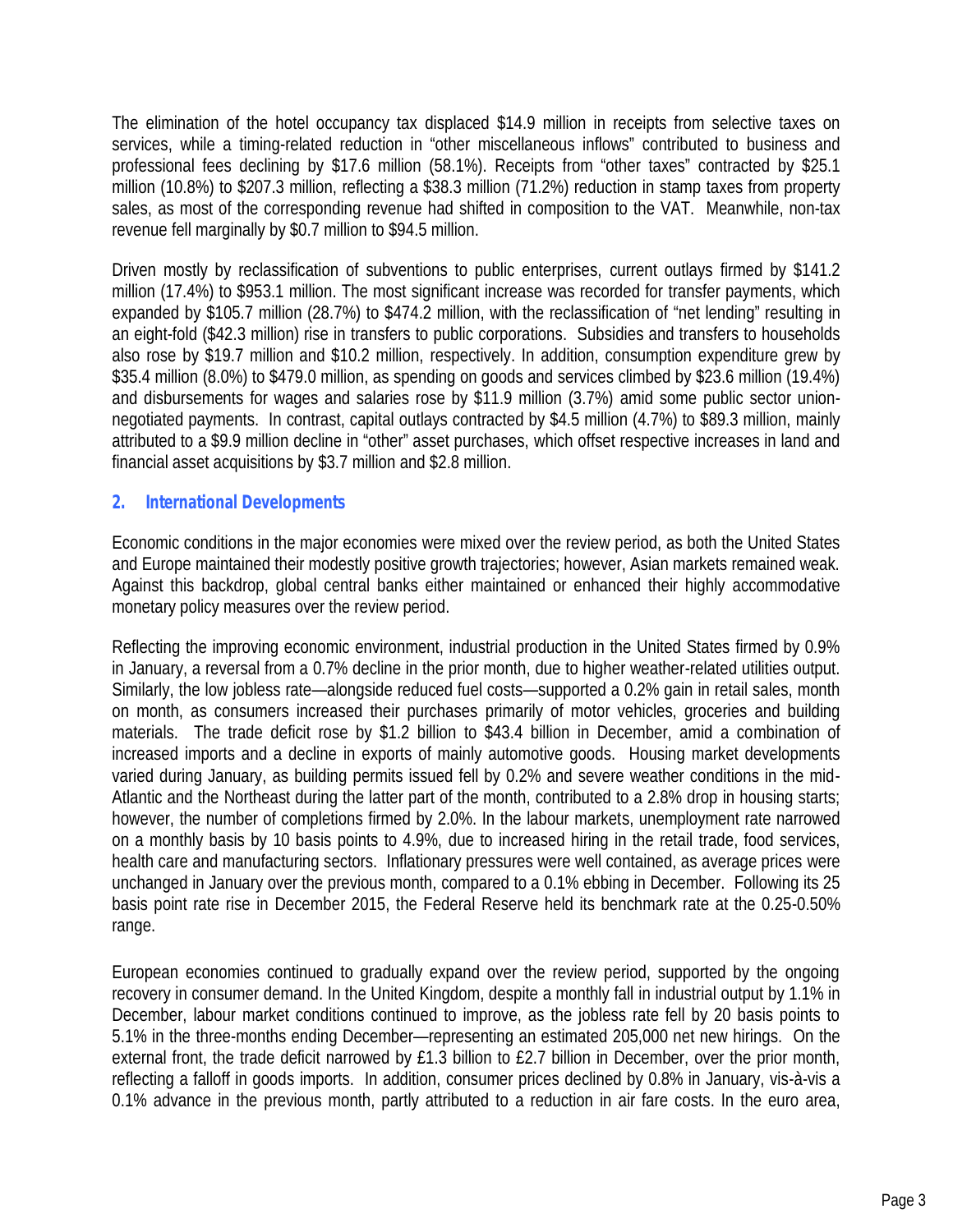output firmed by 0.3% in the fourth quarter, following a similar increase in the preceding three-month period, owing largely to both manufacturing and consumer spending-led gains in the economies of several member states. Similarly, the volume of retail trade rose by 0.3% in December, after remaining flat in the prior month, while lower energy generation resulted in a 1.0% reduction in industrial production, extending the prior month's 0.5% contraction. Reflecting a 4.5% fall in imports, which outpaced the 3.5% decline in exports, the trade surplus firmed by €0.7 billion to €24.3 billion in December. Inflation remained relatively tame, as the rate rose by a mere 20 basis points to 0.4% in January, led by gains in the services, and food, alcohol & tobacco components. With the improvement in economic conditions, the jobless rate fell by 10 basis points to 10.4% in December—the lowest rate since September 2011. Given the headwinds that continue to challenge their economies, both the Bank of England and the European Central Bank maintained their highly accommodative stances, leaving their key bank rates unchanged.

Asian economies continued to be adversely affected by China's slowing growth and financial sector instability during the review period. In January, the country's Purchasing Managers Index (PMI) eased to 49.4% from 49.7% in the previous month, reflecting broad-based declines in the majority of the sub categories. In contrast, the trade surplus expanded by US\$6.0 billion to US\$60.1 billion in December, as the depreciation of the Yuan contributed to export growth. Japan's output fell by 0.4% in the fourth quarter, a reversal from a 0.3% gain recorded in the prior three-month period, due mainly to declines in consumer spending and private investment. In addition, the mild weather conditions—which negatively impacted the sale of winter goods—and lower fuel prices occasioned a 0.2% decline in retail sales during December, following the prior month's 2.5% reduction, while industrial production fell by 1.4%, extending November's 0.9% contraction. On a positive note, the country's trade balance reversed to a surplus of ¥140.3 billion from a deficit of ¥384.6 billion, reflecting a 6.0% increase in exports, combined with a fuel-led, 2.5% decline in imports. Further, average consumer prices remained relatively unchanged in December, after declining slightly by 0.1% a month earlier, and the unemployment rate steadied at 3.3%. Given the challenging economic conditions in the region, the People's Bank of China injected an estimated US\$20 billion into its financial system in an effort to stabilise the sector, while the Bank of Japan extended its monetary policy loosening measures, by reducing its key policy rate to -0.1%.

Reflecting attempts by member states to retain market share in the face of falling prices, OPEC's average daily oil production rose by 131,000 barrels per day (bpd) to 32.3 million bpd in January. As a consequence, average crude oil prices fell by a further 6.7% to \$34.09 per barrel; the lowest level since 2004. Given the uncertainty in the global financial markets, the price of gold firmed by 5.4% to \$1,118.17 per troy ounce, while silver costs grew by 2.9% to \$14.26 per troy ounce.

The volatility in China's financial markets, as a result of the economic slowdown, spilled-over into most of the major equity exchanges, leading to steep declines in stock indices. The largest losses were recorded in China, as the SE composite plunged by 22.7%, while Japan's Nikkei 225 decreased by 8.0%. More muted contractions occurred in Europe, with Germany's DAX, France's CAC 40 and the United Kingdom's FTSE 100 falling by 8.8%, 4.8% and 2.5%, respectively. In the United States, declines were also noted for the Dow Jones Industrial Average (5.5%) and the S&P 500 (5.1%).

In the foreign currency markets, the dollar firmed against most of the major currencies, buoyed by expectations that that the Federal Reserve will continue to gradually raise interest rates. The dollar appreciated the most relative to the British pound, by 3.5% to £0.7020 and rose versus the Swiss Franc, by 2.1% to CHF1.0232. In addition, the dollar recorded gains vis-à-vis the Chinese Yuan, of 1.3% to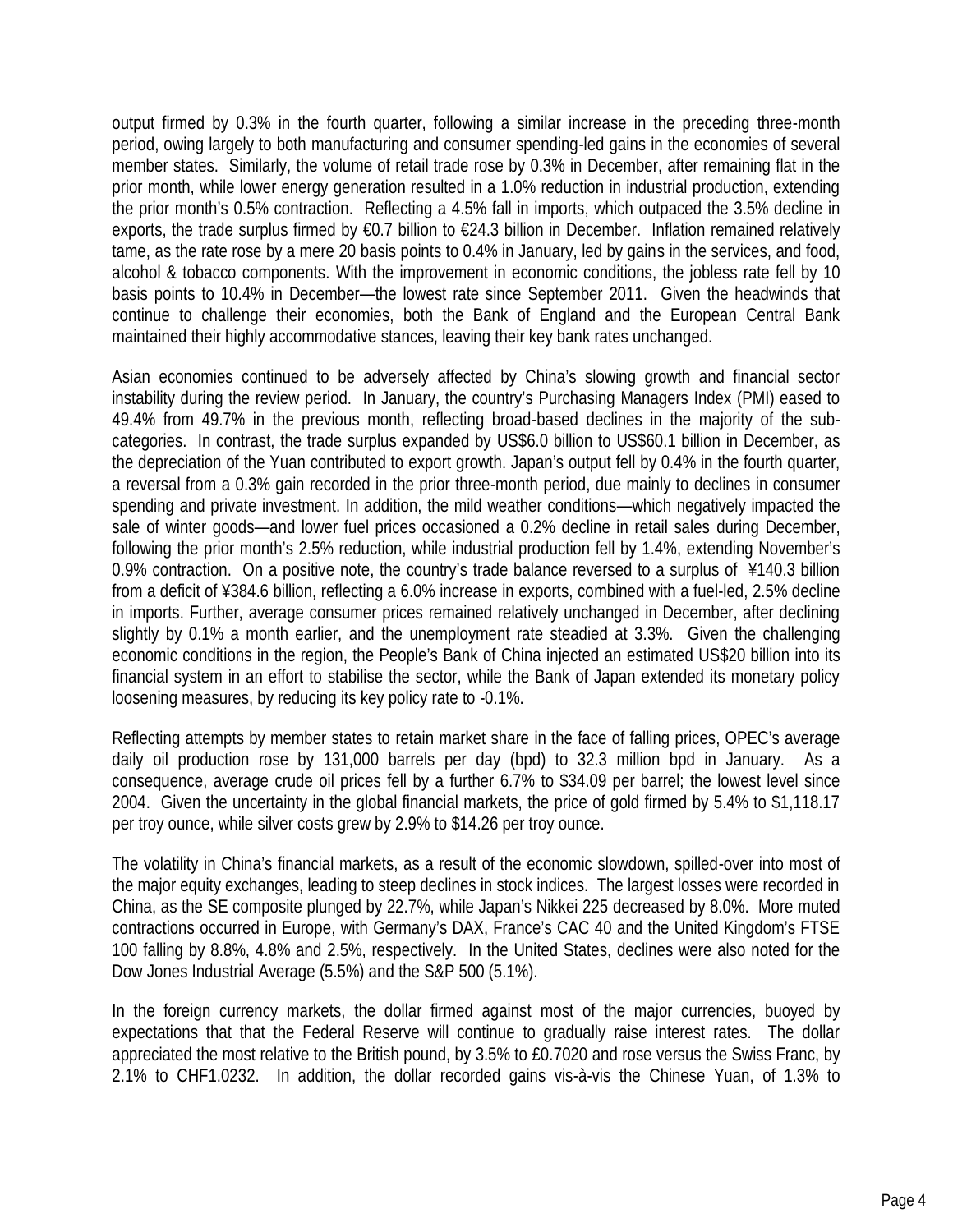CNY6.5754, the Canadian dollar, of 1.1% to CAD\$1.3977, the Japanese Yen, of 0.9% to ¥121.14, and the Euro, of 0.2% to €0.9232.

## *3. Domestic Monetary Trends January 2016 vs. 2015*

Buttressed by net foreign currency inflows from real sector activities, both bank liquidity and external reserves expanded over the review period. Excess liquid assets—a broad measure of liquidity—advanced by \$32.8 million to \$1,347.2 million, slightly higher than the \$30.5 million build-up a year earlier, while excess reserves grew by \$38.5 million to \$527.8 million, outpacing the modest \$12.2 million increase recorded in the same period of 2015.

External reserves firmed by \$31.9 million to \$840.8 million during the review month, exceeding the modest \$10.0 million increase in the prior period. Underpinning this outturn, the Bank's transactions with the public sector reversed to a \$4.7 million net purchase from a \$22.0 million net sale last year, amid a significant reduction in the value of fuel imports. In contrast, the Bank's net purchase from commercial banks fell by \$7.7 million to \$25.2 million, despite an \$8.9 million increase in their net purchase from clients to \$38.1 million.

Growth in Bahamian dollar credit slowed by \$5.6 million to \$17.5 million, as net claims on the Government expanded by a reduced \$25.7 million, from \$36.4 million last year. Further, credit to the rest of the public sector contracted marginally by \$0.7 million, a reversal from the \$4.0 million uptick in 2015. In a modest offset, the decline in private sector credit tapered by \$9.7 million to \$7.6 million, as mortgages recovered by \$3.6 million from the \$10.0 million reduction in 2015, while consumer credit fell further by \$4.9 million commercial and other loans, by \$6.3 million.

Reflecting the combination of mild domestic growth and banks' loan write-off activity, total private sector arrears contracted marginally by 0.3% to \$1,201.0 million, resulting in the ratio of arrears to total loans narrowing by 9 basis points to 20.0%. An analysis by average age showed that the decline in delinquencies was due solely to a fall in the short-term (31-90 days) category, by 5.2% to \$299.4 million, and by 28 basis points, to 5.0% of total loans. In contrast, the non-performing segment (90+ days) firmed by 1.4% to \$901.8 million, for a 19 basis point increase in the attendant ratio to 15.0%.

The decrease in total private sector delinquencies was largely attributed to a 3.6% reduction in the commercial component to \$217.3 million, as the \$17.1 million (42.3%) slump in the short-term segment, eclipsed an \$8.9 million (4.8%) rise in non-accrual loans. Similarly, consumer loan arrears softened by 0.5% to \$305.3 million, reflecting a \$2.9 million (2.9%) falloff in 31-90 day delinquencies, which offset the \$1.4 million (0.7%) uptick in the non-performing component. In contrast, mortgage arrears firmed by 0.9% to \$678.6 million, amid respective gains in short and long-term delinquencies of \$3.5 million (2.0%) and \$2.3 million (0.5%).

Banks maintained their conservative approach to addressing the high level of loan arrears, and therefore increased their loan loss provisions by 2.3% to \$542.5 million. As a consequence, the ratio of provisions to both total arrears and loans advanced by 115 and 51 basis points to 45.2% and 60.2%, respectively. Banks also wrote-off an estimated \$6.2 million in delinquencies and recovered approximately \$2.4 million in bad debt.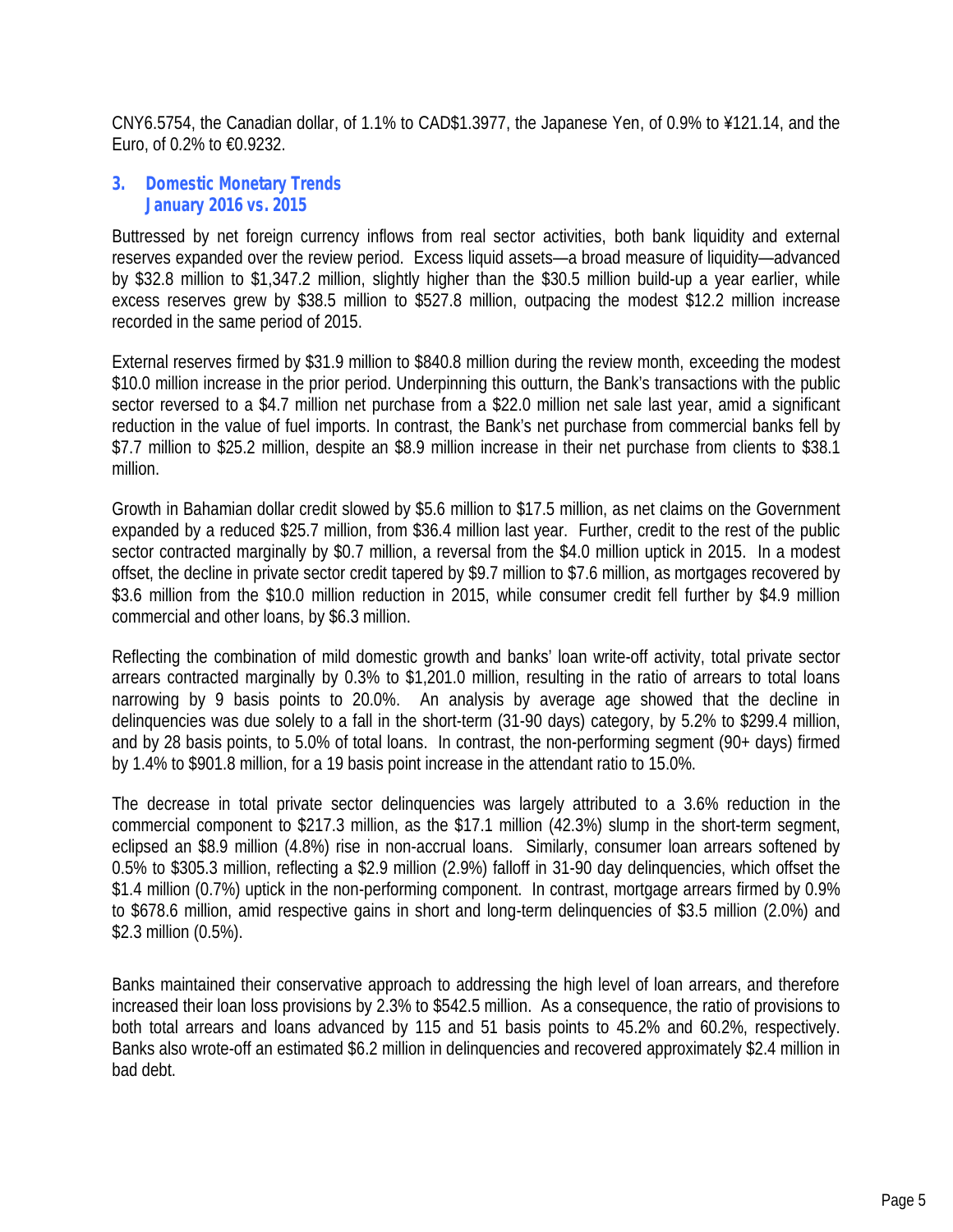Domestic foreign currency credit remained relatively unchanged at \$534.8 million over the review period, in contrast to a \$6.3 million reduction recorded in the prior year. The decline in private sector credit slowed to \$3.1 million, from \$9.2 million in the previous year, with smaller reductions in both commercial loans and mortgages of \$2.9 million and \$0.2 million, respectively. Further, a reduction in deposits led to net claims on the Government firming by \$3.8 million, in line with the \$4.0 million rise in the prior year, while credit to the rest of the public sector showed a marginal downturn of \$0.8 million.

Growth in total Bahamian dollar deposits more than doubled to \$74.4 million from \$33.1 million in the preceding year, as accretions to demand deposits accelerated by \$54.6 million to \$76.6 million. In contrast, the growth in savings balances was almost halved to \$10.9 million, while the decline in fixed deposits widened moderately to \$13.1 million.

In interest rate developments, both the weighted average loan rate and the weighted average deposit rate fell by 68 and 10 basis points to 11.66% and 1.18%, respectively. The highest rate was offered on fixed balances of over 12 months, which steadied at 5.00%.

# *4. Outlook and Policy Implications*

The domestic economy is expected to continue to expand at a mild pace in 2016, primarily supported by gains in tourism, and construction activity related to foreign investment projects. Resumption of work on the Baha Mar project could also provide some upside potential. In this environment, the jobless rate is anticipated to remain elevated, with near-term opportunities linked to the tourism and construction sectors. Inflationary pressures are projected to remain well contained, given the persistence of relatively low international oil prices.

In the fiscal sector, the deficit should sustain its downward trajectory, reflecting the VAT-related increase in revenue, and the Government's efforts to restrain expenditure growth.

The trends in the monetary sector—which have persisted over the last eight years—are likely to be maintained in the current period, characterised by robust levels of bank liquidity, subdued private sector credit growth and elevated loan delinquencies. Nonetheless, commercial banks' capital levels are anticipated to remain well above regulatory requirements, mitigating any financial stability concerns. The outturn for external reserves will depend mainly on the performance of the foreign exchange earning sectors, and the demand for foreign currency to facilitate international payments, including fuel imports.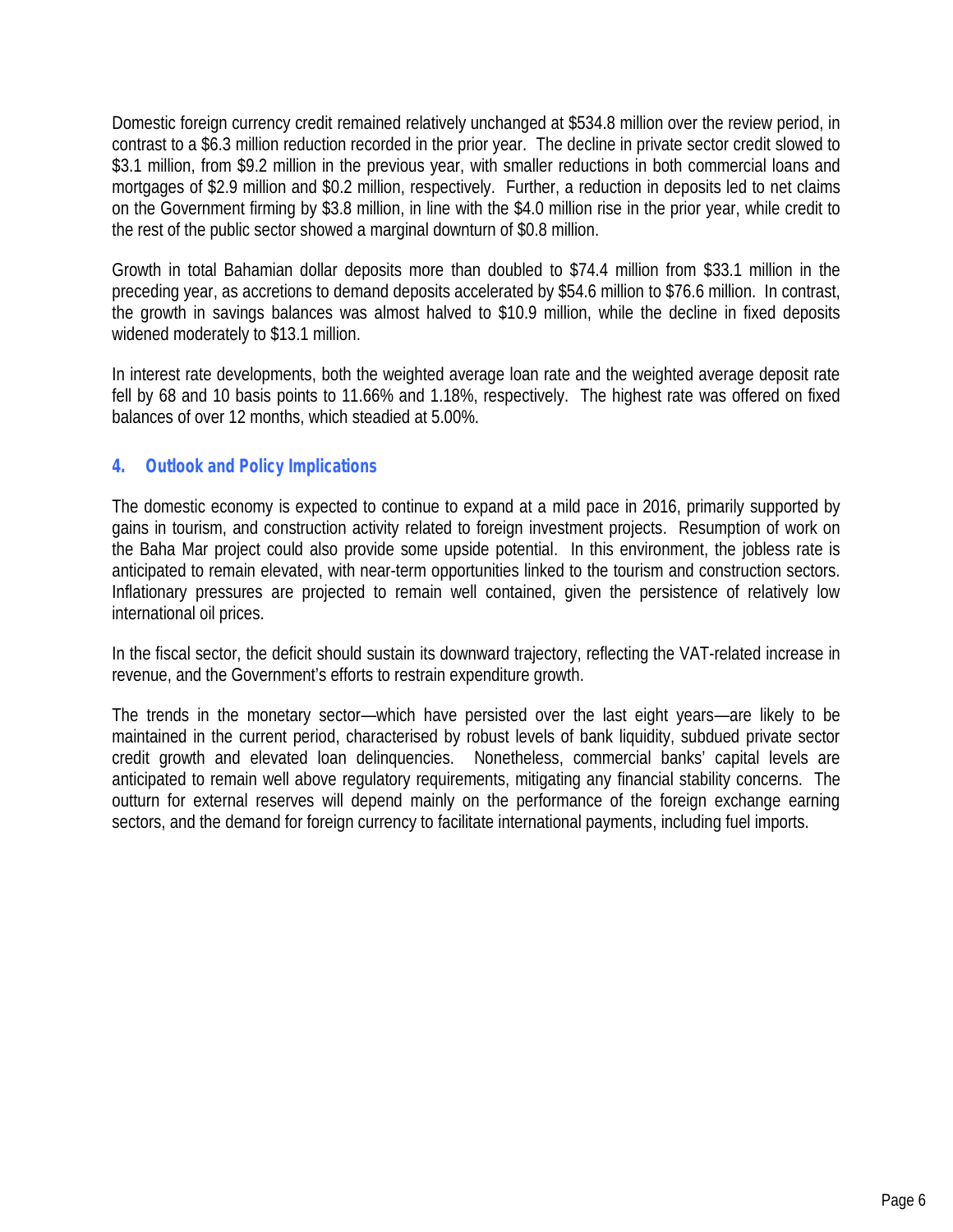# Recent Monetary and Credit Statistics

(B\$ Millions)

|                                                                |                    |                      |                    | <i><b>JANUARY</b></i>       |                    |                      |
|----------------------------------------------------------------|--------------------|----------------------|--------------------|-----------------------------|--------------------|----------------------|
|                                                                |                    | Value                |                    | Change                      |                    | <b>Change YTD</b>    |
|                                                                | 2015               | 2016                 | 2015               | 2016                        | 2015               | 2016                 |
| <b>1.0 LIQUIDITY &amp; FOREIGN ASSETS</b>                      |                    |                      |                    |                             |                    |                      |
| 1.1 Excess Reserves<br>1.2 Excess Liquid Assets                | 505.48<br>1,172.36 | 527.83<br>1,347.18   | 12.21<br>30.47     | 38.47<br>32.77              | 12.21<br>30.47     | 38.47<br>32.77       |
| 1.3 External Reserves                                          | 796.73             | 840.81               | 9.96               | 31.90                       | 9.96               | 31.90                |
| 1.4 Bank's Net Foreign Assets                                  | $-428.28$          | $-461.16$            | 5.71               | $-7.84$                     | 5.71               | $-7.84$              |
| 1.5 Usable Reserves                                            | 273.30             | 313.37               | 13.18              | 18.24                       | 13.18              | 18.24                |
| 2.0 DOMESTIC CREDIT                                            |                    |                      |                    |                             |                    |                      |
| 2.1 Private Sector                                             | 6,326.46           | 6,270.80             | $-26.50$           | $-10.73$                    | $-26.50$           | $-10.73$             |
| a. B\$ Credit                                                  | 6,012.53           | 5,998.16             | $-17.32$           | $-7.62$                     | $-17.32$           | $-7.62$              |
| of which: Consumer Credit                                      | 2,145.30           | 2,163.93             | $-5.36$            | $-4.91$                     | $-5.36$            | $-4.91$              |
| Mortgages                                                      | 3,089.10           | 3,076.31             | $-9.96$            | 3.56                        | $-9.96$            | 3.56                 |
| Commercial and Other Loans B\$                                 | 778.13             | 757.93               | $-1.99$            | $-6.27$                     | $-1.99$            | $-6.27$              |
| b. F/C Credit                                                  | 313.93             | 272.64               | $-9.18$            | $-3.11$                     | $-9.18$            | $-3.11$              |
| of which: Mortgages<br>Commercial and Other Loans F/C          | 101.38<br>212.55   | 81.63<br>191.01      | $-0.84$<br>$-8.35$ | $-0.18$<br>$-2.92$          | $-0.84$<br>$-8.35$ | $-0.18$<br>$-2.92$   |
| 2.2 Central Government (net)                                   | 2,071.68           | 2,244.04             | 40.41              | 29.50                       | 40.41              | 29.50                |
| a. B\$ Loans & Securities                                      | 2,312.67           | 2,505.47             | 39.69              | 38.73                       | 39.69              | 38.73                |
| Less Deposits                                                  | 237.81             | 294.92               | 3.26               | 12.99                       | 3.26               | 12.99                |
| b. F/C Loans & Securities                                      | 0.00               | 36.62                | 0.00               | 0.00                        | 0.00               | 0.00                 |
| Less Deposits                                                  | 3.19               | 3.12                 | $-3.98$            | $-3.76$                     | $-3.98$            | $-3.76$              |
| 2.3 Rest of Public Sector                                      | 323.68             | 305.66               | 2.90               | $-1.46$                     | 2.90               | $-1.46$              |
| a. B\$ Credit                                                  | 101.15             | 77.35                | 3.92               | $-0.66$                     | 3.92               | $-0.66$              |
| b. F/C Credit                                                  | 222.53             | 228.31               | $-1.02$            | $-0.80$                     | $-1.02$            | $-0.80$              |
| 2.4 Total Domestic Credit                                      | 8,721.83           | 8,820.81             | 16.79              | 17.60                       | 16.79              | 17.60                |
| a. B\$ Domestic Credit                                         | 8,188.54           | 8,286.06             | 23.04              | 17.46                       | 23.04              | 17.46                |
| b. F/C Domestic Credit                                         | 533.29             | 534.75               | $-6.25$            | 0.14                        | $-6.25$            | 0.14                 |
| <b>3.0 DEPOSIT BASE</b>                                        |                    |                      |                    |                             |                    |                      |
| 3.1 Demand Deposits                                            | 1,800.82           | 1,908.34             | 21.96              | 76.59                       | 21.96              | 76.59                |
| a. Central Bank                                                | 19.69              | 9.20                 | $-3.87$            | $-3.82$                     | $-3.87$            | $-3.82$              |
| b. Banks                                                       | 1,781.13           | 1,899.14             | 25.83              | 80.41                       | 25.83              | 80.41                |
| 3.2 Savings Deposits                                           | 1,087.20           | 1,162.25             | 19.39              | 10.89                       | 19.39              | 10.89                |
| 3.3 Fixed Deposits                                             | 3,130.82           | 3,002.96             | $-8.26$            | $-13.06$                    | $-8.26$            | $-13.06$             |
| 3.4 Total B\$ Deposits                                         | 6,018.85           | 6,073.56             | 33.08              | 74.42                       | 33.08              | 74.42                |
| 3.5 F/C Deposits of Residents<br>3.6 M <sub>2</sub>            | 237.11<br>6,236.45 | 235.52<br>6,289.97   | $-4.94$<br>19.27   | $-0.08$<br>54.30            | $-4.94$<br>19.27   | $-0.08$<br>54.30     |
| 3.7 External Reserves/M2 (%)                                   | 12.78              | 13.37                | 0.12               | 0.40                        | 0.12               | 0.40                 |
| 3.8 Reserves/Base Money (%)                                    | 81.18              | 83.66                | 0.98               | 1.61                        | 0.98               | 1.61                 |
| 3.9 External Reserves/Demand Liabilites (%)                    | 76.11              | 79.71                | 1.41               | 0.99                        | 1.41               | 0.99                 |
|                                                                | 2015               | <b>Value</b><br>2016 | 2015               | <b>Year to Date</b><br>2016 | <b>Month</b>       | Change<br><b>YTD</b> |
| <b>4.0 FOREIGN EXCHANGE TRANSACTIONS</b>                       |                    |                      |                    |                             |                    |                      |
| 4.1 Central Bank Net Purchase/(Sale)                           | 10.83              | 29.87                | 10.83              | 29.87                       | 19.04              | 19.04                |
| a. Net Purchase/(Sale) from/to Banks                           | 32.82              | 25.17                | 32.82              | 25.17                       | $-7.65$            | $-7.65$              |
| i. Sales to Banks                                              | 14.80              | 15.34                | 14.80              | 15.34                       | 0.54               | 0.54                 |
| ii. Purchases from Banks                                       | 47.62              | 40.51                | 47.62              | 40.51                       | $-7.11$            | $-7.11$              |
| b. Net Purchase/(Sale) from/to Others                          | $-21.99$           | 4.70                 | $-21.99$           | 4.70                        | 26.69              | 26.69                |
| i. Sales to Others                                             | 66.10              | 31.67                | 66.10              | 31.67                       | $-34.43$           | $-34.43$             |
| ii. Purchases from Others                                      | 44.11              | 36.37                | 44.11              | 36.37                       | $-7.74$            | $-7.74$              |
| 4.2 Banks Net Purchase/(Sale)                                  | 29.22              | 38.13                | 29.22              | 38.13                       | 8.90               | 8.90                 |
| a. Sales to Customers                                          | 309.37             | 290.77               | 309.37             | 290.77                      | $-18.59$           | $-18.59$             |
| b. Purchases from Customers                                    | 338.59             | 328.90               | 338.59             | 328.90                      | $-9.69$            | $-9.69$              |
| 4.3 B\$ Position (change)<br><b>5.0 EXCHANGE CONTROL SALES</b> | $-21.92$           | $-18.11$             |                    |                             |                    |                      |
| 5.1 Current Items                                              | <b>ND</b>          | <b>ND</b>            | <b>ND</b>          | <b>ND</b>                   | <b>ND</b>          | <b>ND</b>            |
| of which Public Sector                                         | <b>ND</b>          | <b>ND</b>            | <b>ND</b>          | <b>ND</b>                   | <b>ND</b>          | <b>ND</b>            |
| a. Nonoil Imports                                              | <b>ND</b>          | <b>ND</b>            | <b>ND</b>          | <b>ND</b>                   | <b>ND</b>          | <b>ND</b>            |
| b. Oil Imports                                                 | <b>ND</b>          | <b>ND</b>            | <b>ND</b>          | <b>ND</b>                   | <b>ND</b>          | <b>ND</b>            |
| c. Travel                                                      | <b>ND</b>          | <b>ND</b>            | <b>ND</b>          | <b>ND</b>                   | <b>ND</b>          | <b>ND</b>            |
| d. Factor Income                                               | <b>ND</b>          | <b>ND</b>            | <b>ND</b>          | <b>ND</b>                   | <b>ND</b>          | <b>ND</b>            |
| e. Transfers                                                   | <b>ND</b>          | <b>ND</b>            | <b>ND</b>          | <b>ND</b>                   | <b>ND</b>          | <b>ND</b>            |
| f. Other Current Items                                         | <b>ND</b>          | <b>ND</b>            | <b>ND</b>          | <b>ND</b>                   | <b>ND</b>          | <b>ND</b>            |
| 5.2 Capital Items                                              | <b>ND</b>          | <b>ND</b>            | <b>ND</b>          | <b>ND</b>                   | <b>ND</b>          | <b>ND</b>            |
| of which Public Sector                                         | <b>ND</b>          | <b>ND</b>            | <b>ND</b>          | <b>ND</b>                   | <b>ND</b>          | <b>ND</b>            |
| <b>5.3 Bank Remittances</b>                                    | <b>ND</b>          | <b>ND</b>            | <b>ND</b>          | <b>ND</b>                   | <b>ND</b>          | <b>ND</b>            |

 Sources: Research Department Weekly Brief Database and Banking Brief for the weeks ending:JANUARY 28, 2015 and JANUARY 27, 2016 Exchange Control Sales figures are as at month end.

Notes: 1.0, 2.0 and 3.0 YTD change reflects change of current month over previous year end; for 4.0 and 5.0 change is over corresponding period of previous year.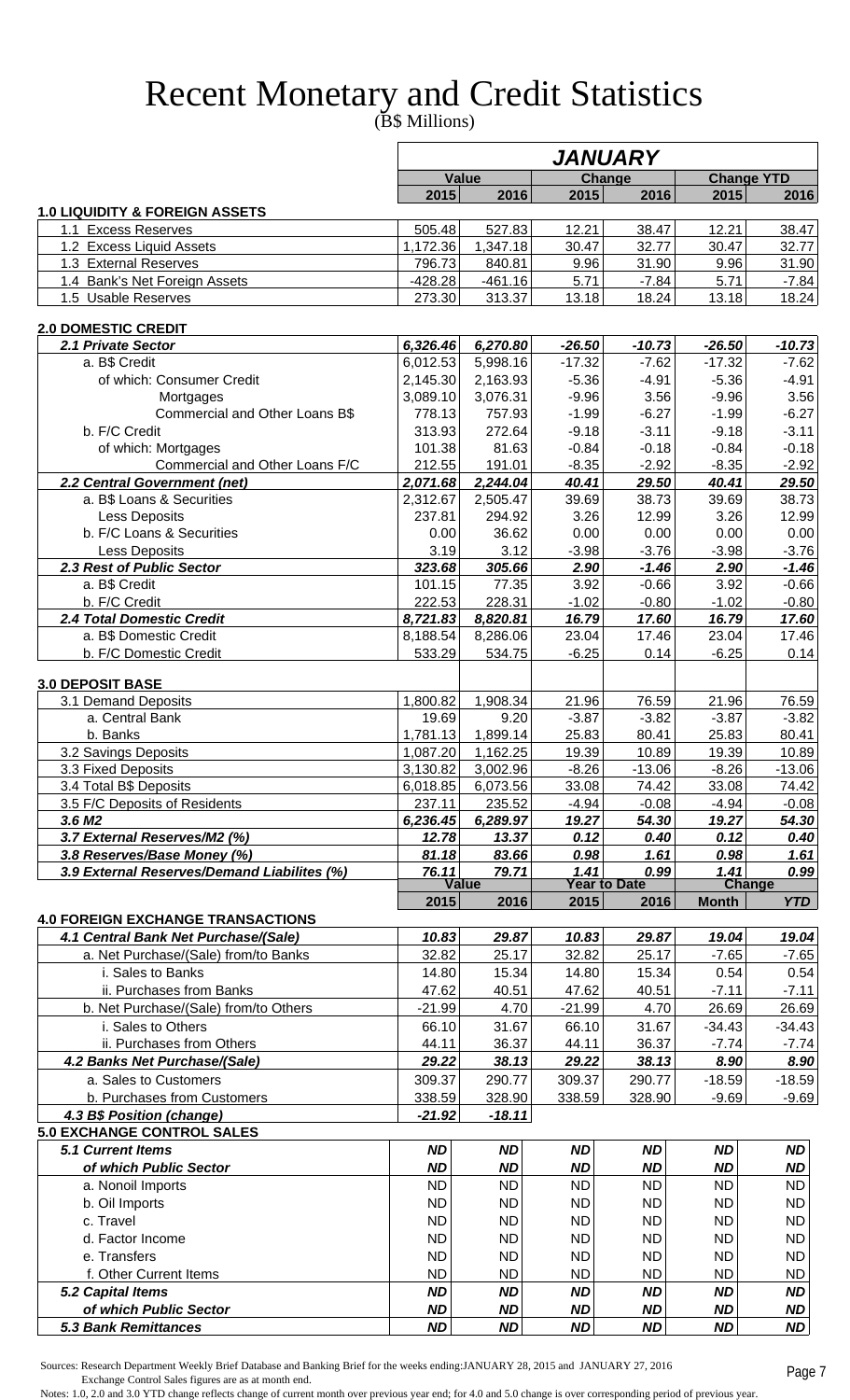### SELECTED MONEY AND CREDIT INDICATORS (B\$ Millions)

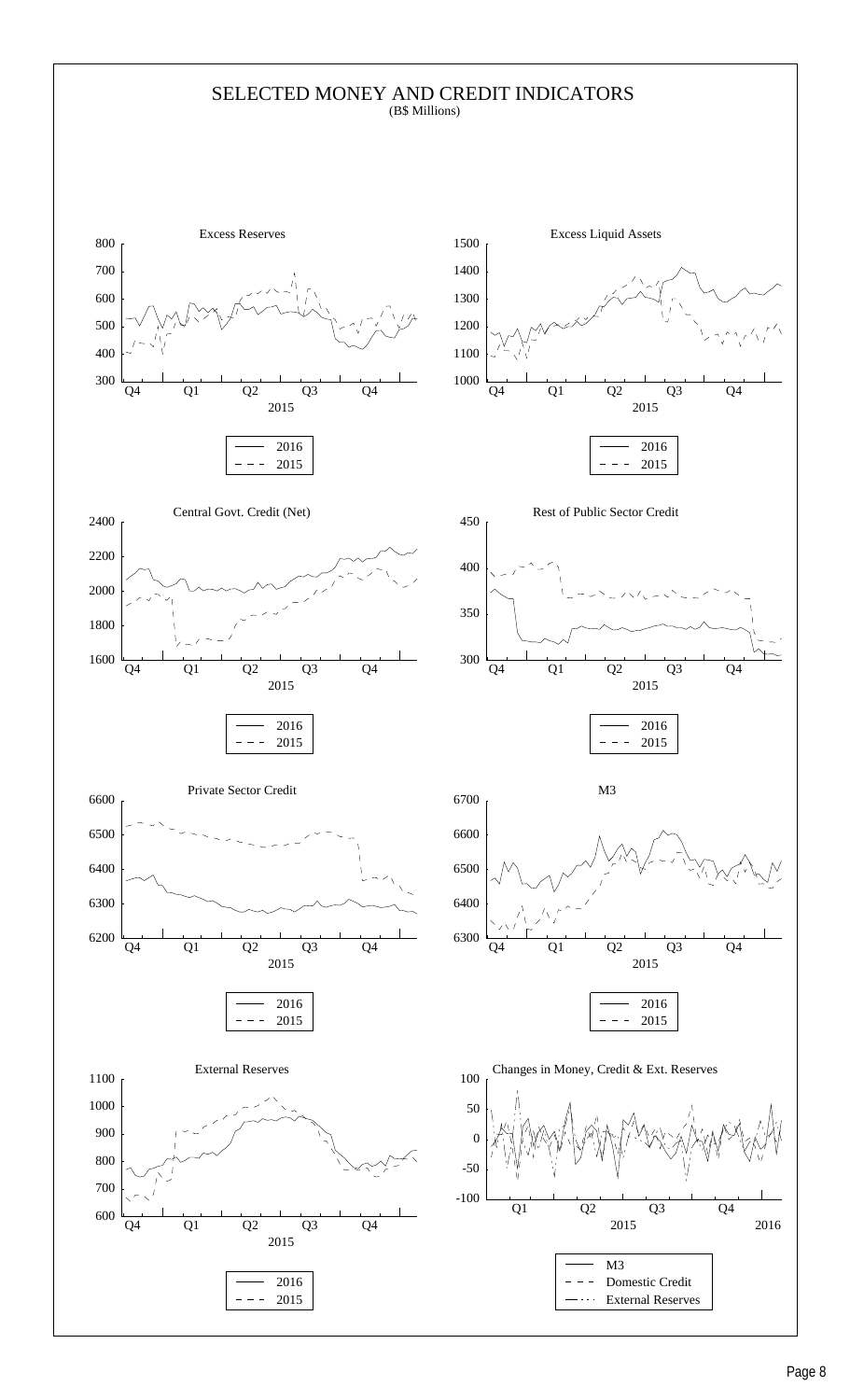|                      | <b>Real GDP</b> |      |      | <b>Inflation Rate</b> |      | <b>Unemployment</b> |
|----------------------|-----------------|------|------|-----------------------|------|---------------------|
|                      | 2015            | 2016 | 2015 | 2016                  | 2015 | 2016                |
| <b>Bahamas</b>       | 1.2             | 2.2  | 1.7  | 1.3                   | 12.0 | N/A                 |
| <b>United States</b> | 2.6             | 2.8  | 0.1  | 1.1                   | 5.3  | 4.9                 |
| Euro-Area            | 1.5             | 1.6  | 0.2  | 1.0                   | 11.0 | 10.5                |
| Germany              | 1.5             | 1.6  | 0.2  | 1.2                   | 4.7  | 4.7                 |
| Japan                | 0.6             | 1.0  | 0.7  | 0.4                   | 3.5  | 3.5                 |
| China                | 6.8             | 6.3  | 1.5  | 1.8                   | 4.1  | 4.1                 |
| United Kingdom       | 2.5             | 2.2  | 0.1  | 1.5                   | 5.6  | 5.5                 |
| Canada               | 1.0             | 1.7  | 1.0  | 1.6                   | 6.8  | 6.8                 |

# **Selected International Statistics**

|                  |                     | <b>B:</b> Official Interest Rates – Selected Countries (%) |                                         |                                       |                                  |
|------------------|---------------------|------------------------------------------------------------|-----------------------------------------|---------------------------------------|----------------------------------|
| With effect      | <b>CBOB</b>         | $ECB$ $(EU)$                                               | <b>Federal Reserve (US)</b>             |                                       | <b>Bank of</b><br><b>England</b> |
| from             | <b>Bank</b><br>Rate | Refinancing<br>Rate                                        | <b>Primary</b><br><b>Credit</b><br>Rate | <b>Target</b><br><b>Funds</b><br>Rate | <b>Repo Rate</b>                 |
| January 2014     | 4.50                | 0.25                                                       | 0.75                                    | $0 - 0.25$                            | 0.50                             |
| February 2014    | 4.50                | 0.25                                                       | 0.75                                    | $0 - 0.25$                            | 0.50                             |
| March 2014       | 4.50                | 0.25                                                       | 0.75                                    | $0 - 0.25$                            | 0.50                             |
| April 2014       | 4.50                | 0.25                                                       | 0.75                                    | $0 - 0.25$                            | 0.50                             |
| May 2014         | 4.50                | 0.25                                                       | 0.75                                    | $0 - 0.25$                            | 0.50                             |
| June 2014        | 4.50                | 0.15                                                       | 0.75                                    | $0 - 0.25$                            | 0.50                             |
| <b>July 2014</b> | 4.50                | 0.15                                                       | 0.75                                    | $0 - 0.25$                            | 0.50                             |
| August 2014      | 4.50                | 0.15                                                       | 0.75                                    | $0 - 0.25$                            | 0.50                             |
| September 2014   | 4.50                | 0.05                                                       | 0.75                                    | $0 - 0.25$                            | 0.50                             |
| October 2014     | 4.50                | 0.05                                                       | 0.75                                    | $0 - 0.25$                            | 0.50                             |
| November 2014    | 4.50                | 0.05                                                       | 0.75                                    | $0 - 0.25$                            | 0.50                             |
| December 2014    | 4.50                | 0.05                                                       | 0.75                                    | $0 - 0.25$                            | 0.50                             |
| January 2015     | 4.50                | 0.05                                                       | 0.75                                    | $0 - 0.25$                            | 0.50                             |
| February 2015    | 4.50                | 0.05                                                       | 0.75                                    | $0 - 0.25$                            | 0.50                             |
| March 2015       | 4.50                | 0.05                                                       | 0.75                                    | $0 - 0.25$                            | 0.50                             |
| April 2015       | 4.50                | 0.05                                                       | 0.75                                    | $0 - 0.25$                            | 0.50                             |
| May 2015         | 4.50                | 0.05                                                       | 0.75                                    | $0 - 0.25$                            | 0.50                             |
| June 2015        | 4.50                | 0.05                                                       | 0.75                                    | $0 - 0.25$                            | 0.50                             |
| <b>July 2015</b> | 4.50                | 0.05                                                       | 0.75                                    | $0 - 0.25$                            | 0.50                             |
| August 2015      | 4.50                | 0.05                                                       | 0.75                                    | $0 - 0.25$                            | 0.50                             |
| September 2015   | 4.50                | 0.05                                                       | 0.75                                    | $0 - 0.25$                            | 0.50                             |
| October 2015     | 4.50                | 0.05                                                       | 0.75                                    | $0 - 0.25$                            | 0.50                             |
| November 2015    | 4.50                | 0.05                                                       | 0.75                                    | $0 - 0.25$                            | 0.50                             |
| December 2015    | 4.50                | 0.05                                                       | 1.00                                    | $0.25 - 0.50$                         | 0.50                             |
| January 2016     | 4.50                | 0.05                                                       | 1.00                                    | $0.25 - 0.50$                         | 0.50                             |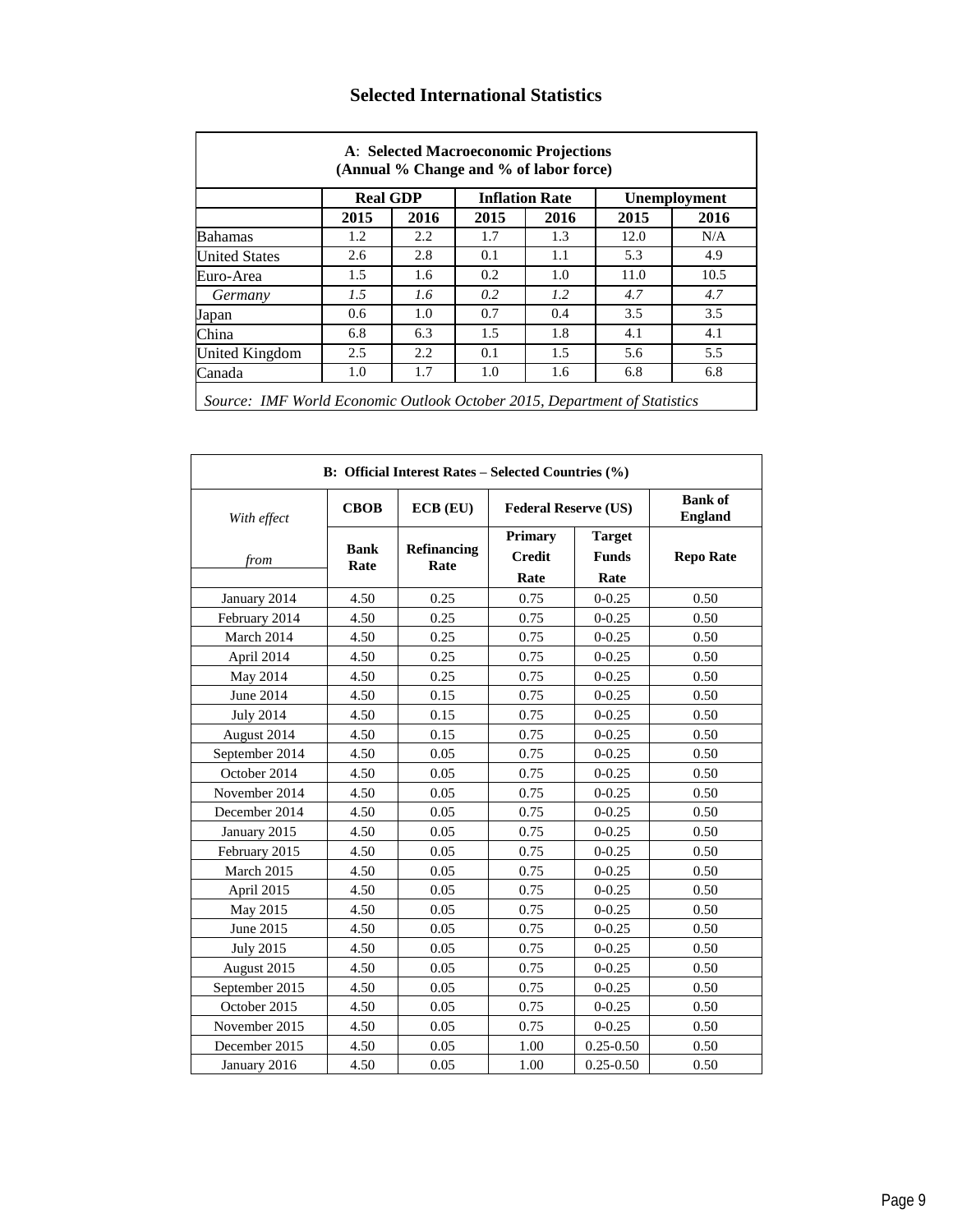# **Selected International Statistics**

|                                          |          |               | C. Selected Currencies<br>(Per United States Dollars) |                          |                        |                            |
|------------------------------------------|----------|---------------|-------------------------------------------------------|--------------------------|------------------------|----------------------------|
| <b>Currency</b>                          | $Jan-15$ | <b>Dec-15</b> | <b>Jan-16</b>                                         | Mthly %<br><b>Change</b> | YTD %<br><b>Change</b> | $12-Mth%$<br><b>Change</b> |
| Euro                                     | 0.8858   | 0.9211        | 0.9232                                                | 0.22                     | 0.22                   | 4.22                       |
| Yen.                                     | 117.49   | 120.06        | 121.14                                                | 0.90                     | 0.90                   | 3.11                       |
| Pound                                    | 0.6641   | 0.6786        | 0.7020                                                | 3.45                     | 3.45                   | 5.71                       |
| Canadian \$                              | 1.2732   | 1.3832        | 1.3977                                                | 1.05                     | 1.05                   | 9.78                       |
| Swiss Franc                              | 0.9207   | 1.0020        | 1.0232                                                | 2.12                     | 2.12                   | 11.13                      |
| Renminbi                                 | 6.2543   | 6.4935        | 6.5754                                                | 1.26                     | 1.26                   | 5.13                       |
| Source: Bloomberg as of January 31, 2016 |          |               |                                                       |                          |                        |                            |

|                  |                                          | D. Selected Commodity Prices (\$) |                 |                          |                        |
|------------------|------------------------------------------|-----------------------------------|-----------------|--------------------------|------------------------|
| <b>Commodity</b> | January<br>2015                          | <b>December</b><br>2015           | January<br>2016 | Mthly %<br><b>Change</b> | YTD %<br><b>Change</b> |
| Gold / Ounce     | 1283.77                                  | 1061.42                           | 1118.17         | 5.35                     | 5.35                   |
| Silver / Ounce   | 17.26                                    | 13.86                             | 14.26           | 2.91                     | 2.91                   |
| Oil / Barrel     | 48.40                                    | 36.53                             | 34.09           | $-6.68$                  | $-6.68$                |
|                  | Source: Bloomberg as of January 31, 2016 |                                   |                 |                          |                        |

|                         |              |             |               | E. Equity Market Valuations - January 31, 2016 (% chg) |               |            |                      |           |
|-------------------------|--------------|-------------|---------------|--------------------------------------------------------|---------------|------------|----------------------|-----------|
|                         | <b>BISX</b>  | <b>DJIA</b> | $S\&P$<br>500 | <b>FTSE 100</b>                                        | <b>CAC 40</b> | <b>DAX</b> | <b>Nikkei</b><br>225 | <b>SE</b> |
| l month                 | $-0.30$      | $-5.50$     | $-5.07$       | $-2.54$                                                | $-4.75$       | $-8.80$    | $-7.96$              | $-22.65$  |
| 3 month                 | $-0.33$      | $-6.78$     | $-6.69$       | $-4.36$                                                | $-9.81$       | $-9.70$    | $-8.20$              | $-19.07$  |
| <b>YTD</b>              | $-0.30$      | $-5.50$     | $-5.07$       | $-2.54$                                                | $-4.75$       | $-8.80$    | $-7.96$              | $-22.65$  |
| 12-month                | 9.28         | $-4.07$     | $-2.74$       | $-9.86$                                                | $-4.07$       | $-8.38$    | $-0.88$              | $-14.73$  |
| $\sim$<br>$\sim$ $\sim$ | $\mathbf{r}$ | 1.777       |               |                                                        |               |            |                      |           |

*Sources: Bloomberg and BISX*

|            | <b>USD</b> | <b>GBP</b> | EUR     |
|------------|------------|------------|---------|
| $\alpha/n$ | 0.37       | 0.33       | $-0.29$ |
| 1 Month    | 0.56       | 0.50       | $-0.21$ |
| 3 Month    | 0.71       | 0.58       | $-0.15$ |
| 6 Month    | 0.93       | 0.77       | $-0.09$ |
| 9 Month    | 1.09       | 0.87       | $-0.06$ |
| 1 year     | 1.27       | 1.03       | 0.11    |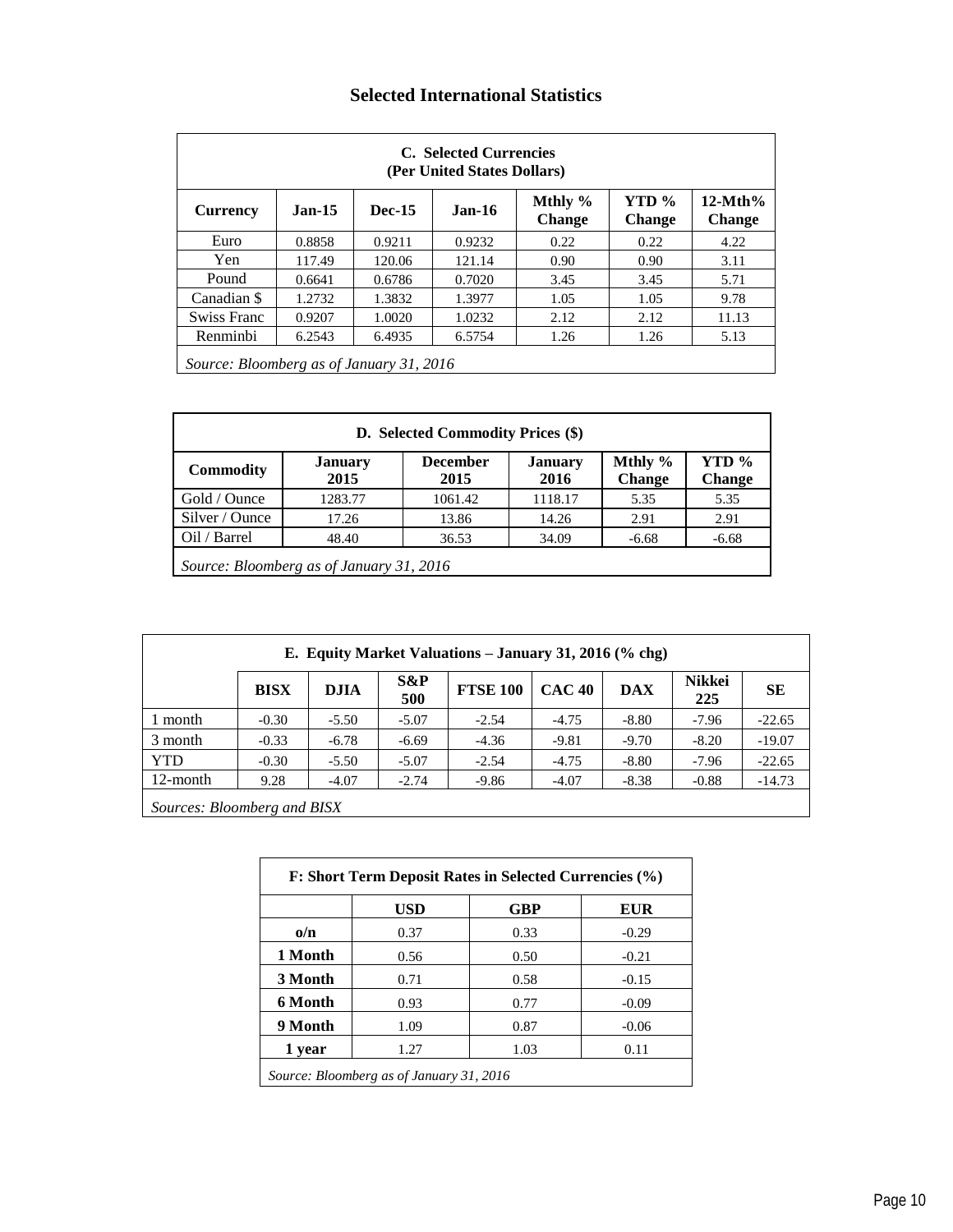# SUMMARY ACCOUNTS OF THE CENTRAL BANK **SUMMARY ACCOUNTS OF THE CENTRAL BANK**

(B\$ Millions) **(B\$ Millions)**

|                                                           |           |                               |           |                  | VALUE         |                  |           |                  |          |              |                  |              | CHANGE          |               |                 |              |                 |              |
|-----------------------------------------------------------|-----------|-------------------------------|-----------|------------------|---------------|------------------|-----------|------------------|----------|--------------|------------------|--------------|-----------------|---------------|-----------------|--------------|-----------------|--------------|
|                                                           | Dec. 02   | $\left[\text{Dec. 09}\right]$ | Dec. 16   | Dec. 23          | Dec. 30       | Jan. 06          | Jan. 13   | <b>Jan. 20</b>   | Jan. 27  | Dec. 02      | Dec. 09          | Dec. 16      | Dec. 23         | Dec. 30       | Jan. 06         | Jan. 13      | Jan. 20         | Jan. 27      |
|                                                           |           |                               |           |                  |               |                  |           |                  |          |              |                  |              |                 |               |                 |              |                 |              |
| ternal Resrves<br>$I.$ Exi                                | 802.18    | 784.53                        | 823.04    | 810.25           | 808.91        | 811.60           | 829.13    | 839.89           | 841.30   | 14.67        | $-17.65$         | 38.51        | $-12.79$        | $-1.33$       | 2.69            | 17.53        | 10.76           | 1.41         |
| II. Net Domestic Assets $(A + B + C + D)$                 | 171.42    | 159.03                        | 127.24    | 156.82           | <b>176.99</b> | 160.53           | 152.95    | 164.50           | 163.78   | 5.91         | $-12.39$         | $-31.79$     | 29.58           | 20.17         | $-16.46$        | $-7.57$      | 11.54           | $-0.71$      |
|                                                           | 494.17    | 478.23                        | 482.13    |                  | 492.59        |                  | 477.44    |                  | 482.60   |              |                  |              |                 |               |                 |              |                 |              |
| A. Net Credit to $Gov^{\prime}t(i+ii+iii-iv)$<br>Advances | 134.66    | 134.66                        | 134.66    | 472.74<br>134.66 | 134.66        | 486.75<br>134.66 | 134.66    | 476.98<br>134.66 | 134.66   | 4.07<br>0.00 | $-15.94$<br>0.00 | 3.89<br>0.00 | $-9.39$<br>0.00 | 19.86<br>0.00 | $-5.85$<br>0.00 | 0.00<br>9.31 | $-0.46$<br>0.00 | 0.00<br>5.61 |
| ) Registered Stock                                        | 260.39    | 260.22                        | 260.20    | 258.38           | 258.21        | 257.70           | 257.60    | 257.63           | 257.71   | $-0.22$      | $-0.17$          | $-0.02$      | $-1.83$         | $-0.16$       | $-0.52$         | $-0.10$      | 0.03            | 0.09         |
| ) Treasury Bills                                          | 101.36    | 101.36                        | 101.36    | 101.36           | 126.54        | 126.54           | 126.54    | 126.54           | 126.54   | 0.00         | 0.00             | 0.00         | 0.00            | 25.18         | 0.00            | 0.00         | 0.00            | 0.00         |
| iv) Deposits                                              | 2.24      | 18.01                         | 14.10     | 21.66            | 26.82         | 32.14            | 41.35     | 41.84            | 36.31    | $-4.30$      | 15.77            | $-3.91$      | 7.56            | 5.16          | 5.33            | 9.20         | 64.0            | $-5.53$      |
|                                                           |           |                               |           |                  |               |                  |           |                  |          |              |                  |              |                 |               |                 |              |                 |              |
| B. Rest of Public Sector (Net) (i + ii - iii)             | $-10.77$  | $-8.50$                       | $-4.26$   | $-4.66$          | $-9.32$       | $-16.99$         | $-14.67$  | $-2.33$          | $-5.50$  | $-8.14$      | 2.27             | 4.24         | $-0.40$         | $-4.66$       | 7.67            | 2.32         | 12.34           | 3.18         |
| <b>BDB</b> Loans                                          | 3.70      | 3.70                          | 3.70      | 3.70             | 3.70          | 3.70             | 3.70      | 3.70             | 3.70     | 0.00         | 0.00             | 0.00         | 0.00            | 0.00          | 0.00            | 0.00         | 0.00            | 0.00         |
| ii) BMC Bonds                                             | 0.00      | 0.00                          | 0.00      | 0.00             | 0.00          | 0.00             | 0.00      | 0.00             | 0.00     | 0.00         | 0.00             | 0.00         | 0.00            | 0.00          | 0.00            | 0.00         | 0.00            | 0.00         |
| Deposits<br>泪                                             | 14.47     | 12.20                         | 7.96      | 8.36             | 13.02         | 20.69            | 18.37     | 6.03             | 9.20     | 8.14         | 2.27             | $-4.24$      | 0.40            | 4.66          | 7.67            | $-2.32$      | $-12.34$        | 3.18         |
|                                                           |           |                               |           |                  |               |                  |           |                  |          |              |                  |              |                 |               |                 |              |                 |              |
| <b>C. Loans to/Deposits with Banks</b>                    | 0.00      | 0.00                          | 0.00      | 0.00             | 0.00          | 0.00             | 0.00      | 0.00             | 0.00     | 0.00         | 0.00             | 0.00         | 0.00            | 0.00          | 0.00            | 0.00         | 0.00            | 0.00         |
| Ther Items (Net)*<br>$\overline{D}$ .                     | $-311.99$ | $-310.70$                     | $-350.62$ | $-311.26$        | $-306.29$     | $-309.23$        | $-309.82$ | $-310.16$        | -313.31  | $-1.85$      | 1.28             | $-39.92$     | 39.37           | 4.97          | $-2.95$         | $-0.59$      | $-0.33$         | $-3.15$      |
|                                                           |           |                               |           |                  |               |                  |           |                  |          |              |                  |              |                 |               |                 |              |                 |              |
| <b>II.</b> Monetary Base                                  | 973.60    | 943.56                        | 950.28    | 967.07           | 985.90        | 972.13           | 982.09    | ,004.39          | 1,005.08 | 8.76         | $-30.04$         | 6.72         | 16.79           | 18.83         | $-13.77$        | 9.95         | 22.30           | 0.69         |
|                                                           | 351.20    | 351.40                        | 355.43    | 384.65           | 385.26        | 366.88           | 351.74    | 346.54           | 331.62   | 7.46         | 0.20             | 4.03         | 29.23           | 0.61          | $-18.38$        | $-15.15$     | $-5.20$         | $-14.92$     |
| A. Currency in Circulation<br>B. Bank Balances with CBOB  | 622.40    | 592.16                        | 594.86    | 582.41           | 600.64        | 605.25           | 630.35    | 657.85           | 673.46   | 1.29         | $-30.23$         | 2.69         | $-12.44$        | 18.22         | 4.61            | 25.10        | 27.50           | 15.61        |

\* Includes capital, provisions and surplus account, fixed and other assets, and other demand liabilities of Bank \* Includes capital, provisions and surplus account, fixed and other assets, and other demand liabilities of Bank